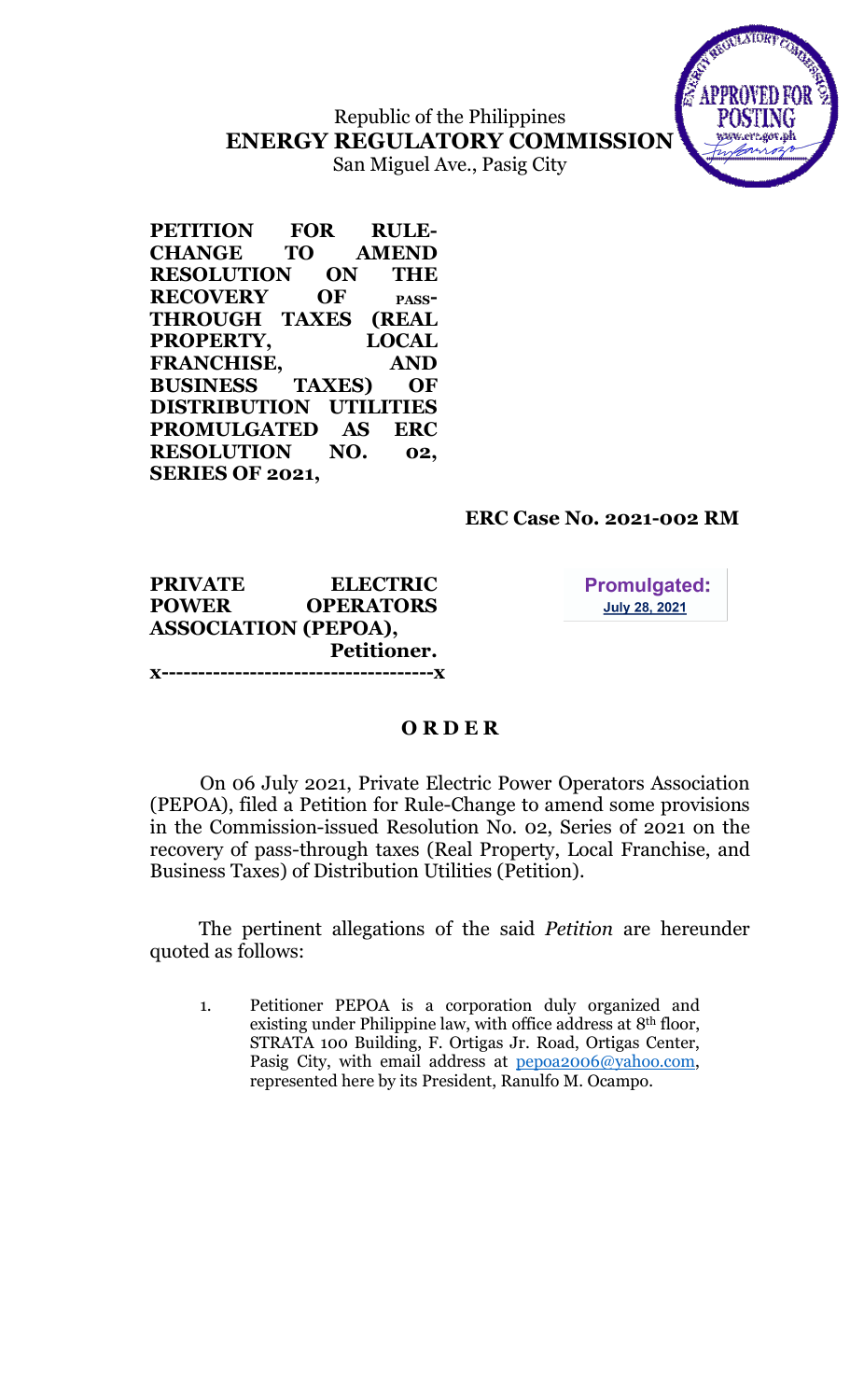- 2. PEPOA is an association of privately-owned distribution utilities franchised to operate an electric distribution system in various parts of the Philippines. It currently has eighteen (18) member-distribution utilities, consisting of Angeles Electric Corporation (AEC), Cabanatuan Electric Corporation (CELCOR), Clark Electric Distribution Corporation (CEDC), Dagupan Electric Corporation (DECORP), Ibaan Electric Corporation (IEC), La Union Electric Company (LUECO), Olongapo Electricity Distribution Corporation (OEDC), San Fernando Electric Light & Power Company (SFELAPCO), Subic Enerzone Company (SEZC), Tarlac Electric Inc. (TEI), Bohol Light Company Inc. (BLCI), Mactan Electric Company (MECO), MORE Electric & Power Corporation (MORE), Visayan Electric Company (VECO), Cagayan Electric Power & Light Company (CEPALCO), Cotabato Light & Power Company (CLPC), Davao Light & Power Company (DLPC) nad Iligan Light & Power Inc. (ILPI).
- 3. This petition for rule change seeks to amend certain provisions of ERC Resolution No. 02, Series of 2021, on the recovery of pass-through of local taxes consisting of Real Property Tax (RPT), Local Franchise Tax (LFT) and Business Tax (BT) promulgated as ERC Resolution No. 02, Series of 2021. In particular, the petition is praying that
	- a. Local taxes (RPT, LFT, and BT) levied by LGUs on years prior to its issuance (ie. tax arrearages) should be fully recoverable as pass-through costs; and
	- b. RPT assessed by Local Government Units (LGUs) on assets located outside the Distribution Utilities' franchise area but are used to provide public service within the franchise area should also be fully recoverable as pass-through costs.
- 4. On 05 August 2015, the Supreme Court issued a Decision in G.R No. 166102 entitled: "Manila Electric Company (MERALCO) vs. The City Assessor and City Treasure of Lucena City", wherein it ruled that MERALCO's transformers, electric posts, transmission lines, insulators, and electric meters are no longer exempted from real property tax and may qualify as a "machinery" subject to real property under the Local Government Code (LGC).
- 5. Soon thereafter, several Local Government Units (LGUs) began levying RPT for the first-time on members of PEPOA on their transformers, electric posts, transmission lines, insulators, and electric meters. The RPT levied were not only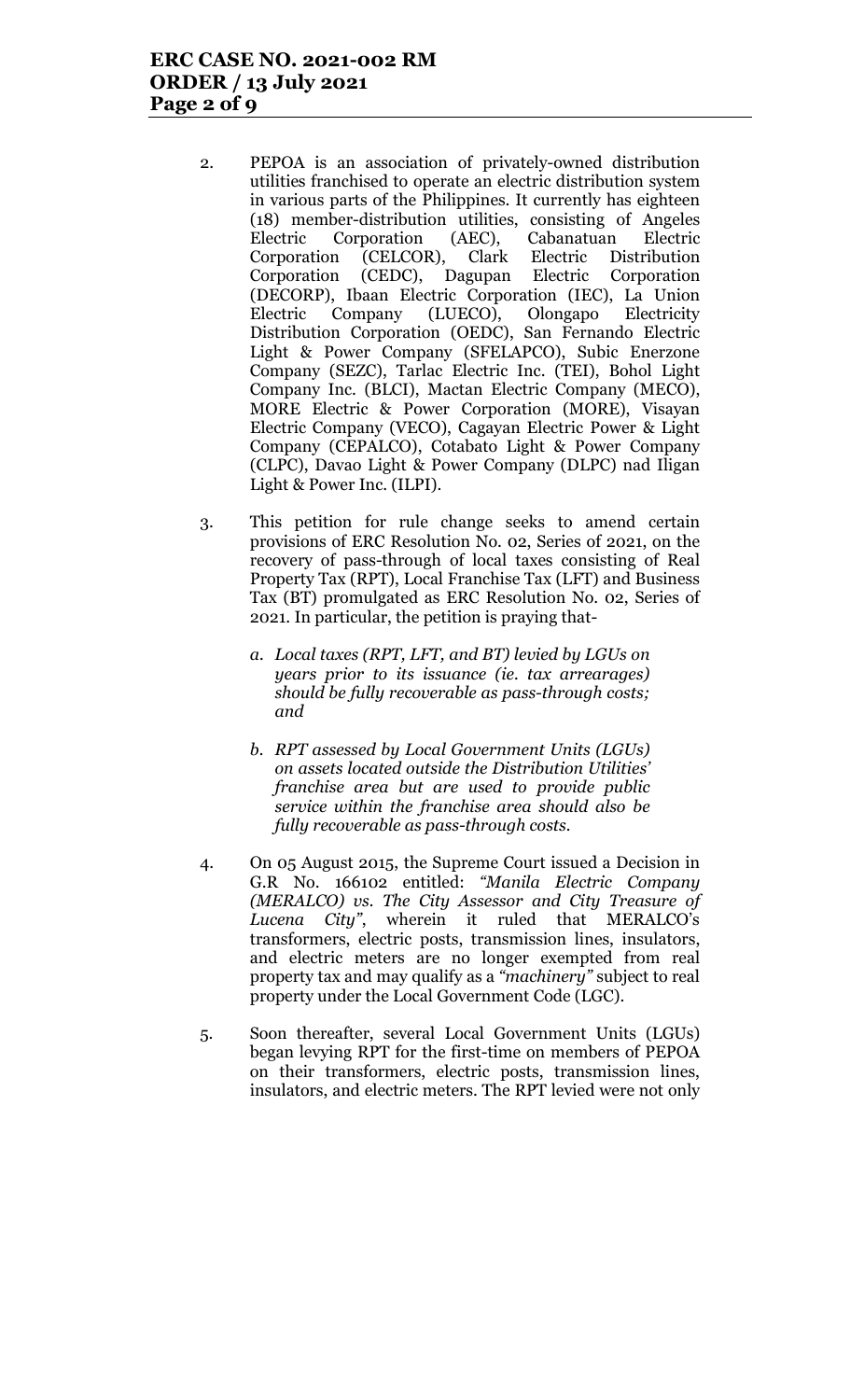for current year (current RPT) but also for prior years (tax arrearages), some of which went as far back as ten (10) years.

- 6. Since RPT on transformers, electric posts, transmission lines, insulators, and electric meters were not provided for by the Commission in the determination of the Annual Revenue Requirement (ARR) of the Distribution Utilities, PEPOA, on behalf of its members, filed on 30 January 2017, a Petition for Rulemaking proposing that RPT be allowed to be recovered as a pass-through cost to consumers. This PEPOA petition was docketed as ERC Case No. 2017-002 RM.
- 7. After conducting several public consultations, the Commission, on 17 December 2020, promulgated ERC Resolution No. 02, Series of 2021 entitled: A Resolution on the Recovery of Pass-Through Taxes (Real Property, Local Franchise, and Business Taxes) of the Distribution Utilities.
- 8. While the Commission allowed Distribution Utilities to automatically recover current RPT, LFT and BT as a passthrough cost, payments made on tax arrearages were not allowed to be recovered. No explanation was offered in the resolution why payments made on tax arrearages are not recoverable.
- 9. One of the objectives of ERC Resolution No. 02, Series of 2021 is to allow the full recovery of all just and reasonable components of the taxes levied by Local Government Units (LGUs) against the DU to enable the latter to operate  $viably.<sup>1</sup>$
- 10. Notably, the Commission previously allowed DU payments of tax arrearages on LFT and BT as a recoverable passthrough cost under Section 6.3 of ERC Resolution No. 16, Series of 2009 entitled: A Resolution Adopting the Rules Governing the Automatic Cost Adjustment and True-Up Mechanisms and Corresponding Confirmation Process for Distribution Utilities.
- 11. Distribution utilities cannot be faulted for not being able to pay these tax arrearages on time as the LGUs levied them for the first time only after the Supreme Court promulgated its ruling in the aforementioned Meralco case.
- 12. PEPOA therefore submits that payments made by Distribution Utilities on local tax arrearages should be

 $\overline{a}$ 1 Section 1.1. b of ERC Res. 02, Series 2021.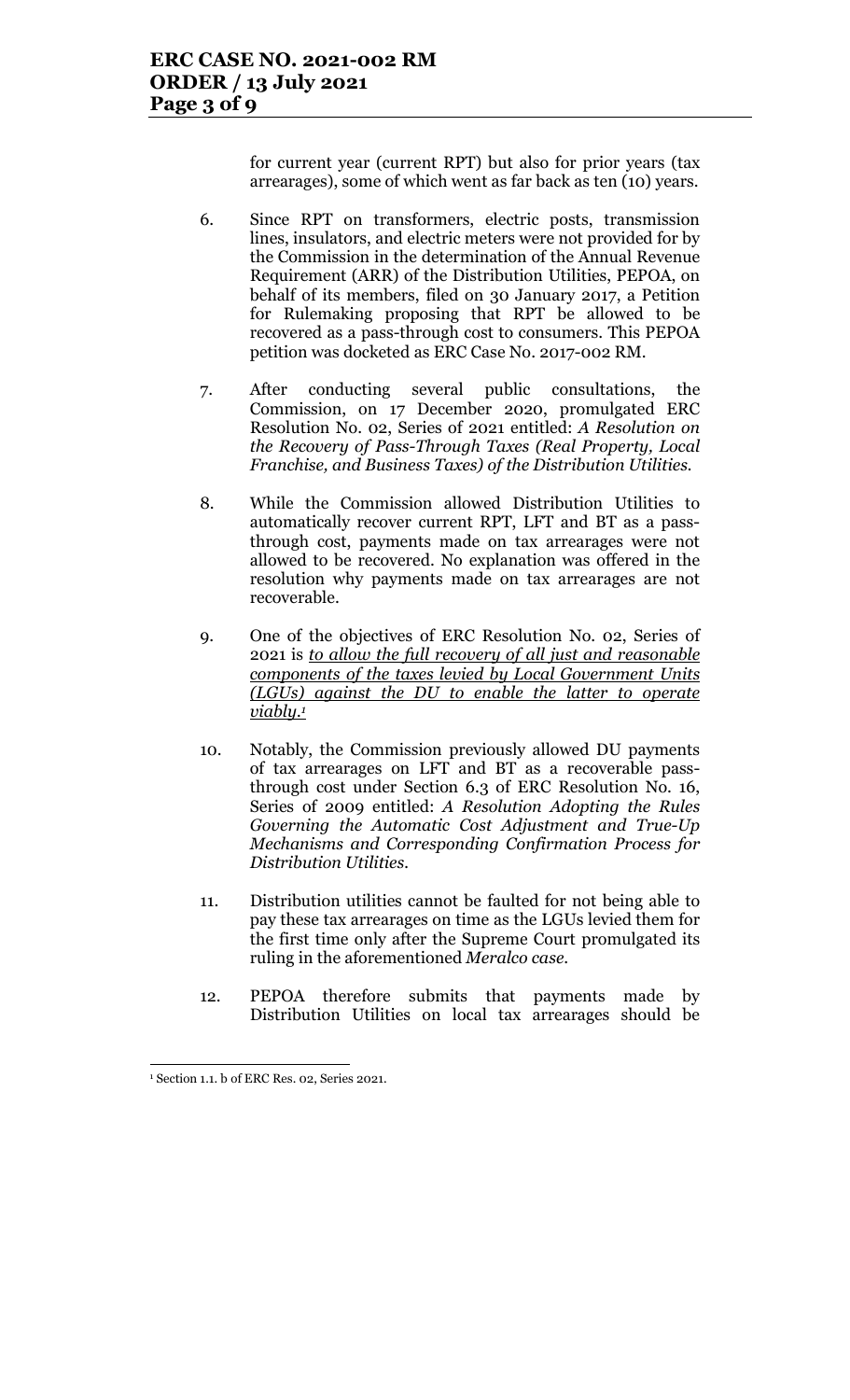treated as just and reasonable costs and should be fully recoverable as pass-through costs.

- 13. ERC Resolution No. 02, Series of 2021 also limited the recovery of RPT paid on assets located within the franchise area. RPT levied on assets located outside the franchise area are therefore not recoverable. No explanation was also offered in the resolution why RPT levied on assets located outside the franchise area are not recoverable.
- 14. Distribution Utilities also have assets that are located outside their franchise area but are nonetheless used to provide public service within the franchise area. An example of these kind of assets are Sub-Transmission Assets (STAs) and its accessories purchased by qualified Distribution Utilities from the National Transmission Corporation (TransCo) pursuant to Section 8 of the EPIRA (R. A. No 9136).
- 15. Since the qualified Distribution Utilities are now the operator of these STas acquired from TransCo, PEPOA submits that RPT levied on these assets located outside the franchise area but are used to render public service within the franchise area should be treated as just and reasonable costs and should therefore be fully recoverable as passthrough costs.

#### PRAYER

WHEREFORE, Petitioner PEPOA pray that after due public consultations, the Honorable Commission issue a Resolution amending ERC Resolution No. 02, Series of 2021, allowing Distribution Utilities full recovery of local taxes paid as pass-through costs, more particularly described as follows:

- 1. Local tax arrearages (RPT, LFT and BT);
- 2. RPT levied on assets located outside the franchise area but are used to render public service within the franchise area.

The language of the proposed amendments<sup>2</sup> to ERC Resolution No. 02, Series of 2021, are hereto attached as Annex "A" of this Petition.

PEPOA also pray for such relief or remedy as may be just and equitable under the premises.

<sup>2</sup> Language of proposed amendments to ERC Res. 02, Series of 2021 are highlighted in red font.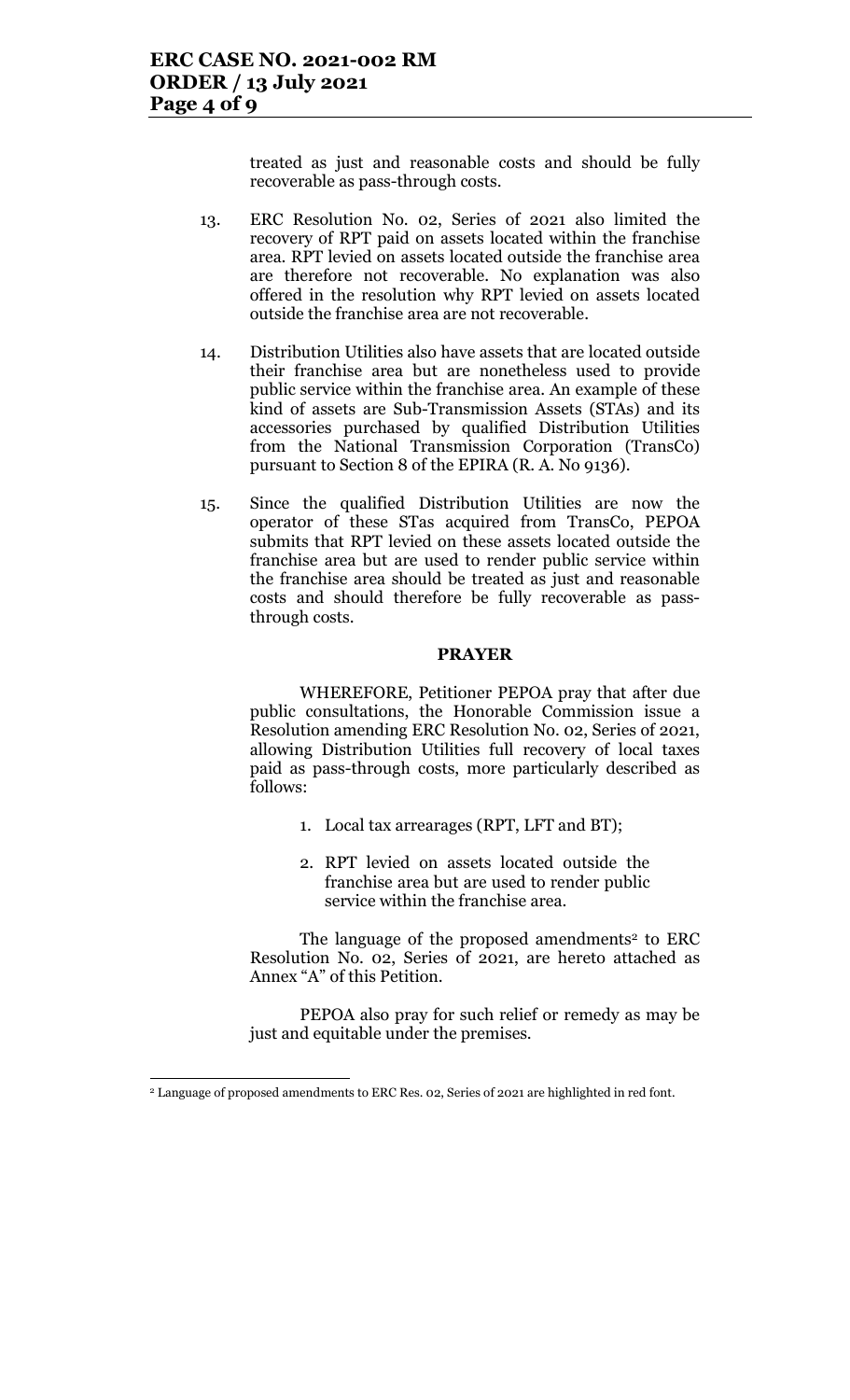Finding the said *Petition* to be sufficient in form and substance, with the required fees having been paid, the same is hereby set for public consultation on the following dates and online platform for the conduct thereof, pursuant to Resolution No. 09, Series 0f 2020<sup>3</sup> dated 24 September 2020 and Resolution No. 01, Series of 2021, dated 17 December 2020 (ERC Revised Rules of Practice and Procedure):<sup>4</sup>

| <b>Date and Time</b>                                                                    | <b>Platform</b>        | <b>Activity</b>                                                                                                          |
|-----------------------------------------------------------------------------------------|------------------------|--------------------------------------------------------------------------------------------------------------------------|
| 28 September 2021<br>(Tuesday)<br>at two o'clock in the<br>afternoon $(2:00 P.M.)$      | <b>Microsoft Teams</b> | Determination<br>οf<br>compliance<br>with<br>jurisdictional<br>requirements<br>and<br><b>Expository</b><br>Presentation. |
| <b>12 October 2021</b><br>(Tuesday)<br>at two o'clock in the<br>afternoon $(2:00 P.M.)$ | <b>Microsoft Teams</b> | Public Consultations<br>for Luzon, Visayas and<br>Mindanao<br>stakeholders.                                              |

Accordingly, PEPOA is hereby directed to:

- 1) Cause the publication of the attached Notice of Proposed Rule-Making in two (2) newspapers of nationwide circulation in the Philippines at their own expense, twice (2x) within two (2) successive weeks, the dates of publication not being less than seven (7) days apart, and the date of the last publication to be made not later than ten (10) days before the date of the scheduled hearing;
- 2) Furnish with copies of this Order and the attached Notice of Proposed Rule-Making all Distribution Utilities (DU's) for the appropriate posting thereof on their respective bulletin boards;

 $\overline{a}$ 3 Entitled: A Resolution Adopting the Guidelines Governing Electronic Applications, Filings and Virtual Hearings Before the Energy Regulatory Commission.

<sup>4</sup> Entitled: A Resolution Adopting the Revised Rules of Practice and Procedure of the Energy Regulatory Commission.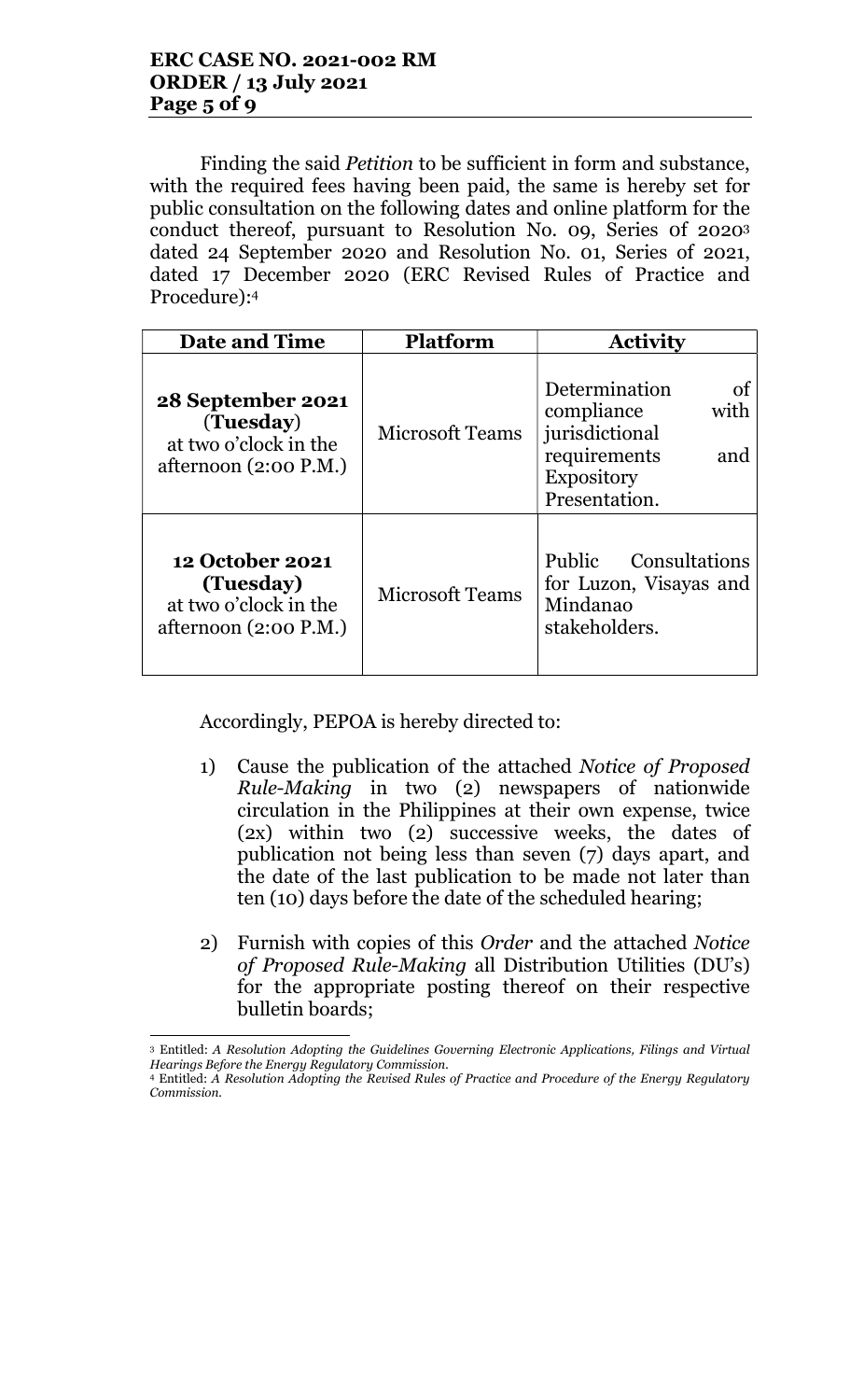- 3) Inform of the filing of the Petition, the reason/s therefor, and of the scheduled public consultation thereon, the consumers within the affected franchise area of the DUs, by any other means available and appropriate;
- 4) Furnish with copies of this Order and the attached Notice of Proposed Rule-Making the Offices of the Solicitor General (OSG), the Commission on Audit (COA), and the Committees on Energy of both Houses of Congress. They are hereby requested, if they so desire, to send their duly authorized representatives at the scheduled hearing; and
- 5) Furnish with copies of the Petition and its attachments all those making requests therefor, subject to the resolution of the prayer for confidential treatment of information, if any, and reimbursement of reasonable photocopying costs.<sup>5</sup>

Within five (5) calendar days prior to the date of the virtual hearing, PEPOA must submit to the Commission via electronic mail (e-mail) at  $d$ <sub>O</sub>cket@erc.ph, copy furnish the Legal Service through legal@erc.ph, the scanned copies of their written compliance with the aforementioned jurisdictional requirements attaching therewith, methodically arranged and duly marked the following:

- 1) The evidence of publication of the attached Notice of Proposed Rule-Making consisting of the affidavit of the Editor or Business Manager of the newspapers where the said Notice of Virtual Hearing was published, and the complete issues of the said newspaper;
- 2) The evidence of other means employed by PEPOA to inform the consumers within the affected area of the filing of the Petition, its reasons therefor, and of the scheduled hearings thereon;
- 3) The evidence of receipt of copies of this Order and the attached Notice of Proposed Rule-Making by the OSG, the COA, and the Committees on Energy of both Houses of Congress;

<sup>5</sup> For the e-mail address of the applicant, please see page 9.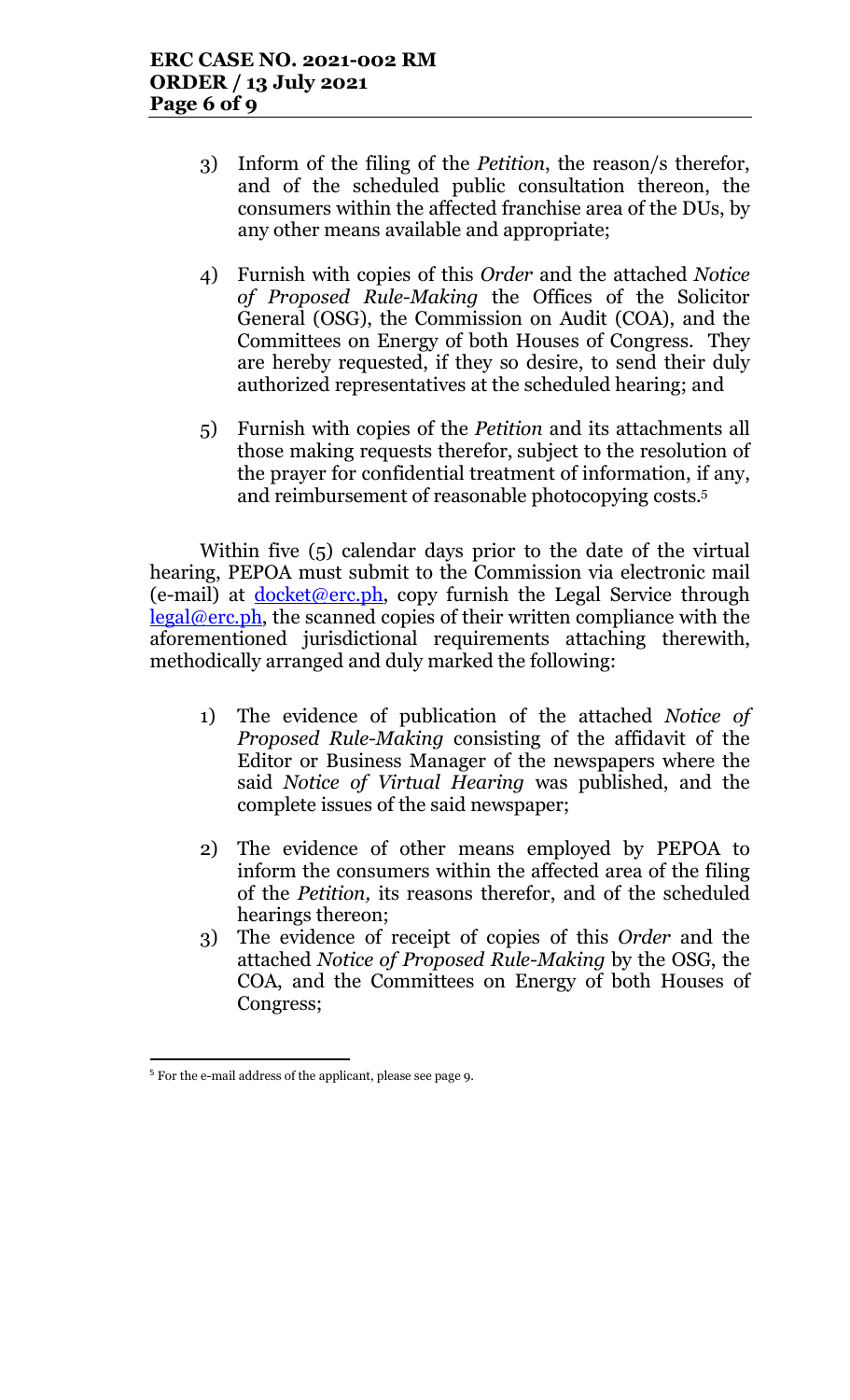- 4) The evidence of receipt of copies of the Petition and its attachments by all those making requests therefor, except those covered by any motion for confidential treatment of information, if any; and
- 5) Such other proof of compliance with the requirements of the Commission.

PEPOA is hereby required to post on its bulletin boards, the scanned copies of the foregoing jurisdictional requirements, and to submit proof of its posting thereof.

PEPOA must ensure that all the documents or exhibits proposed to be presented have already been duly submitted to the Commission at least five (5) calendar days before the date of the scheduled virtual hearing.

Failure of PEPOA to comply with the above requirements within the prescribed period shall be a ground for cancellation of the scheduled hearing, and the resetting of which shall be six (6) months from the said date of cancellation.

PEPOA must also be prepared to make an expository presentation of the instant Petition, aided by whatever communication medium that they may deem appropriate for the purpose, in order to put in plain words and explain, for the benefit of the consumers and other concerned parties, the nature of the petition with relevant information and pertinent details substantiating the reasons and justifications being cited in support thereof.

PEPOA is further directed to file a copy of its Expository Presentation via e-mail at <u>docket@erc.ph</u>, copy furnish the Legal Service through  $\frac{\text{legal@erc.ph}}{\text{length}}$ , at least five (5) calendar days prior to the scheduled virtual hearing. PEPOA shall also be required, upon the request of any stakeholder, to provide an advance copy of its expository presentation, at least five (5) calendar days prior to the scheduled virtual hearing.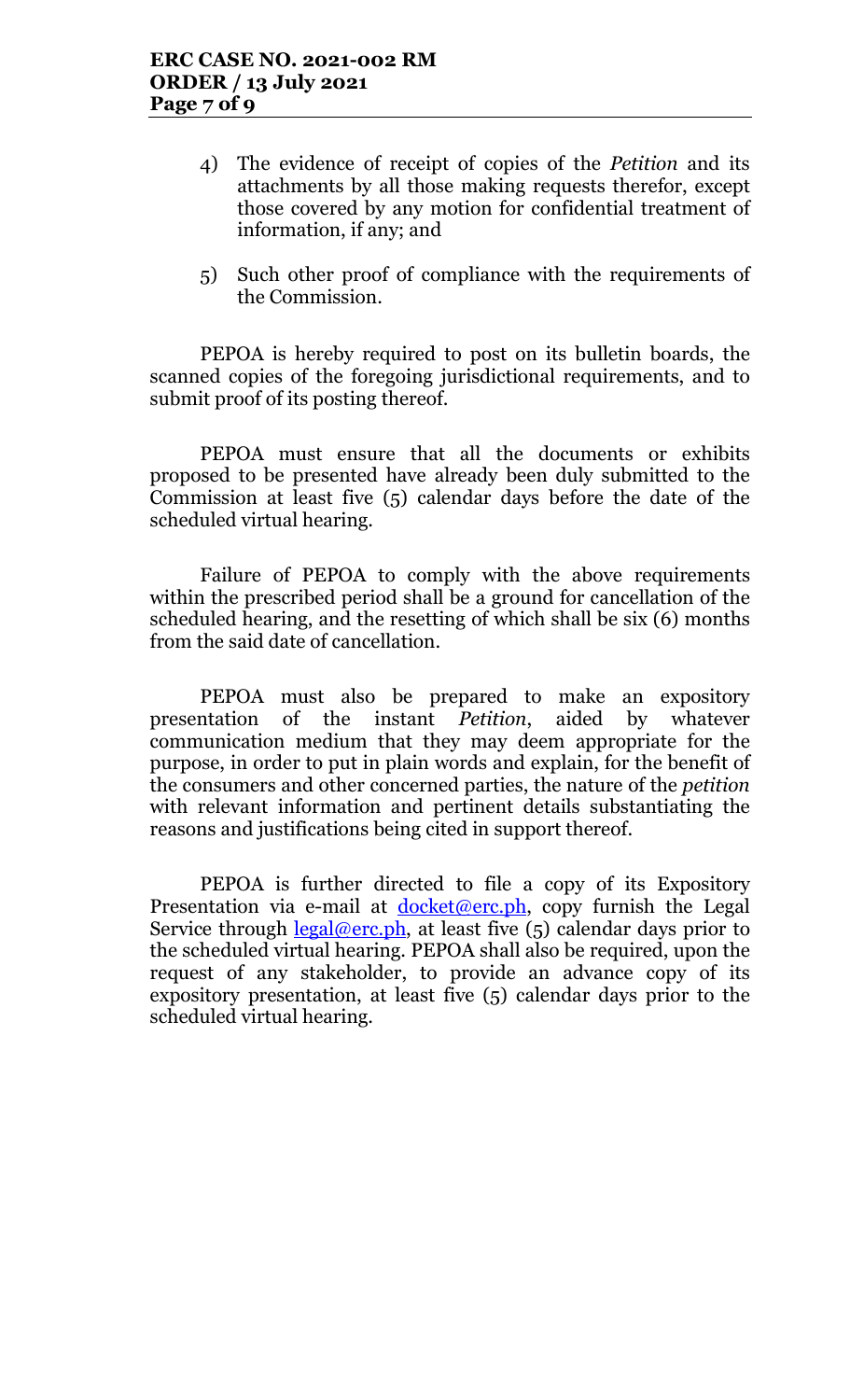All interested stakeholder may submit its comments and/or clarifications (both in hard and soft copies) on the proposed Rulechange on or before 15 September 2021. Electronic copies may be sent to docket@erch.ph and tariffs@erc.gov.ph.The Commission shall give priority to the stakeholders who have duly submitted their respective comments and/or clarifications, to discuss the same and propound questions during the course of the expository presentation.

PEPOA is further directed to submit, either through personal service, registered or ordinary mail/private courier, one (1) set of the original or certified true hard/printed copy/ies of its Jurisdictional Compliance and Expository Presentation, within five (5) working days from the date that the same were electronically submitted, as reflected in the acknowledgment receipt e-mail sent by the Commission.

Finally, PEPOA, including its authorized representative/s and witness/es, are hereby directed to provide the Commission, thru legal.virtualhearings@erc.ph, with their respective e-mail addresses upon receipt of this *Order*. The Commission will send the access link/s to the aforementioned hearing platform within five (5) working days prior to the scheduled hearing.

### SO ORDERED.

Pasig City, 13 July 2021.

FOR AND BY AUTHORITY OF THE COMMISSION:



AGNES VST DEVANADERA Chairperson and CEO

 $\overline{\mathscr{A}}$ LS: BJVG/MCCG ROS: ABS/AJMO/LLG